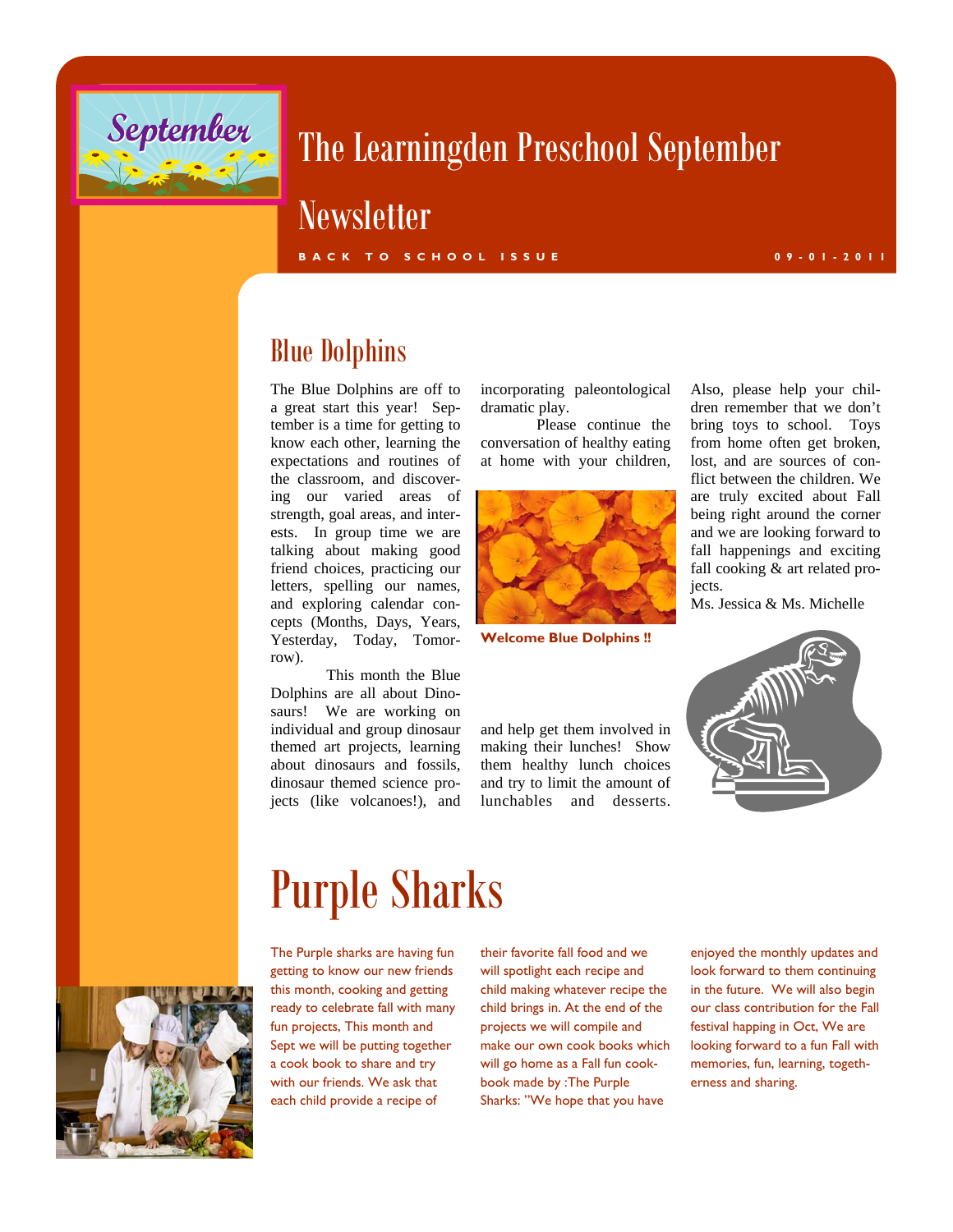#### **PAGE 2**



## Rainbow Fish

We are looking forward to learning more about our new Rainbow Fish's!! We will be finishing our birdhouses, and guitars this month as well as exploring different musical instruments with the return of Music Molly this month as well as playing with a variety of instruments in our outdoor dramatic play and music canopy.

Our birdhouses will hang in our windows for most of the month, but we will be sending them home towards early Oct to make way for our Fall projects which will adorn the walls of the classroom.

In Oct look forward to a fun field trip to Santa Barbara Convalescent to do projects with the seniors, and we will be visiting Lane farms. We will also be making Pumpkin Bread as well as pumpkin seeds and pumpkin soup. If any family has a recipe they would like to share please send it with your child this month. The holidays

are a special time at the Learningden Preschool and we look forward to a special time full of togetherness and special memories in the Rainbow Fish room! Welcome Harvey, Jojo, Keoni, Ivar and all of our other new Rainbow Fish in Sept.

Love Ms. June and Ms Jeanette

# Green Turtles

Summer has ended so quickly and we are looking forward to a wonderful school year in the green turtle class! This month we will be working on some zoo animal activities as we have noticed such a big interest in these animals from the class. We are going to be working on zoo animal crafts, fun cooking activities, and a field trip to the Santa Barbara

Zoo. We will let you know the date of the field trip as soon as possible! We would love to make a big zoo in our class if anyone can donate one or two large cardboard boxes it would be greatly appreciated! Towards the end of September and into October we will start a Fall / Halloween theme that we are very excited about! We would like to also welcome

our new students Leah, Kyra and Lucas. We are all so happy to have you in the green turtle class!

Love Jennifer + Brandi

**Please return PTA interest sheets by Sept9th!!** 



After many discussions with

the PTA and the teachers at the school we have decided to host a Fall festival this year at the school instead of our normal Halloween party on the Friday before

Halloween. We are in the need for parents to help with coordination, planning and implementation of the festival. So, if you can at all help please contact. Mandy Burgess, Megan Moya, or Aimee Zygmonski .

Fall Festival and PTA News

If you are interested in joining the PTA this year we always welcome more parents to join in on the fun!! The Learningden PTA is fun and in full swing helping create the best school for every child. We meet one Thursday a month and we are looking for all types of parent support. If you wish to join ask for the PTA Sign-Up sheet and return it to the school by Sept 14th. There will also be a copy of the sign-up on your child's clip.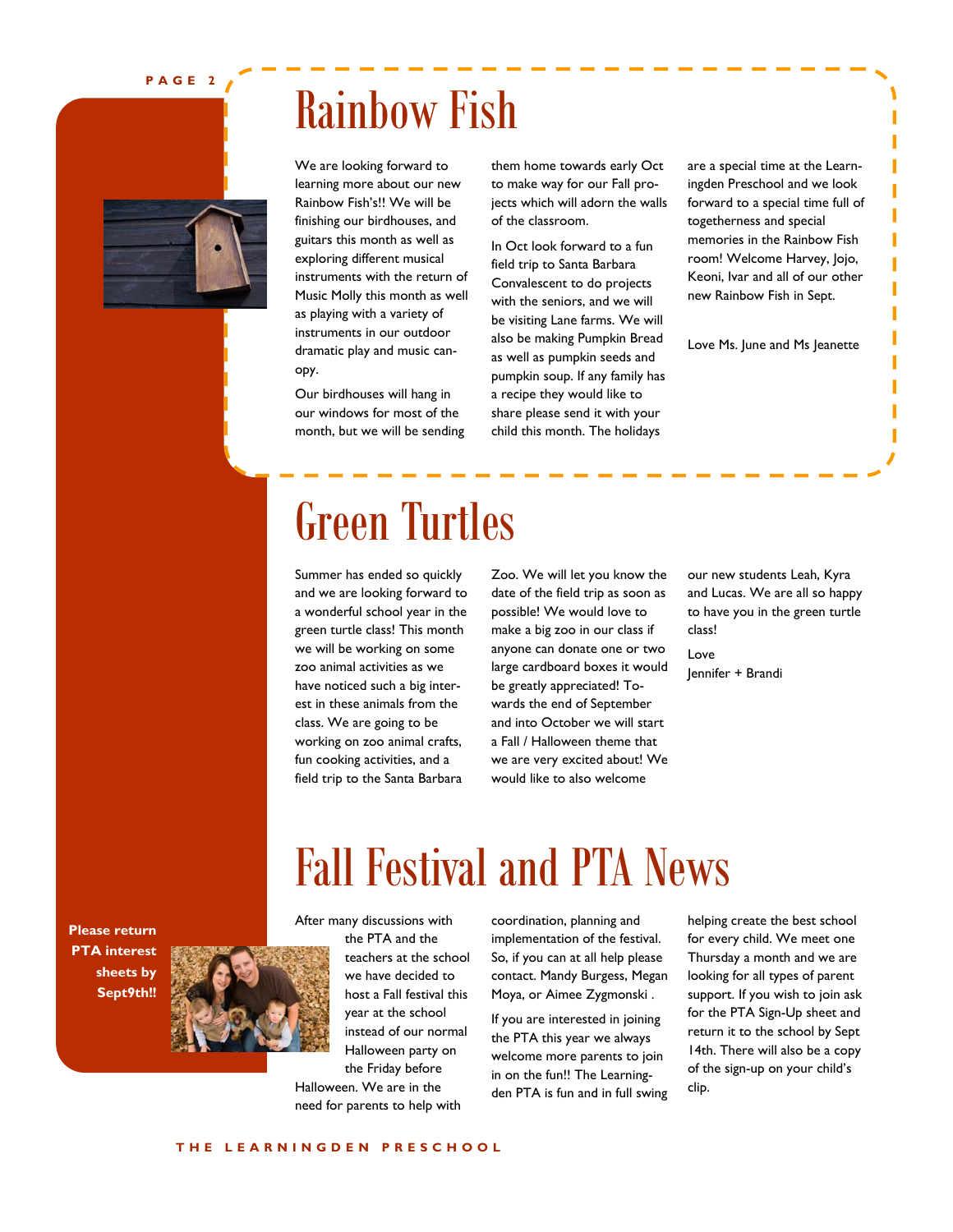### Calandar and Wish list



#### **Welcome Back to Fall at The Learningden!!**

Sept 13th Putnee Concert 9:30 @ The Learningden

Sept 15th PTA Meeting 4:30- 5:30pm

Sept 21st and 22nd—8:00am Picture Day!!!

Sept 23rd—Cookie Dough fundraiser order forms due back at the Learningden!!

Sept 29th 4:30-5:30 Fall Carnival Planning Meeting

#### **Wish List**

Musical instruments for outdoor music canopy Beads Block of 25 Pound Clay

Plants

Trees



# Cookie Dough Fundraiser & Picture Day

We will be sending information home about our cookie dough fall fundraiser which will be this month. We are happy to be getting the cookie dough from the local company Simply Pies which is committed to using local ingredients from other Santa Barbara businesses. Local is the best!! Fundraising is very important because all money that is received will help pay for

specialty classes, art supplies, guest performances and special events. Your support is greatly appreciated. We will be sending order forms home next week and they will need to be back to The Learningden on Sept 23rd. Thank you to Hana Miller, Kaya's mom and owner of Simply Pies for helping get this fundraiser together!! We know it is a lot of work but it is greatly appre-

#### ciated!

Picture Day— Sept 21 & 22 at 8:00 am. They will be here for 2 days and will take photos of younger siblings as well as siblings together if desired. Please let your Child's teacher know if you have any special requests.

# What is Growing in our outdoor Classroom??

The outdoor classroom is a new program taught by Miss Ildi. The outdoor classroom is open 9:30-11:30a Monday-Thursday. Children from each of the classrooms have the opportunity to participate in the projects and activities Ildi has set up each day. The curriculum coordinates with the regular

classrooms' curriculum and incorporates arts, cooking, gardening and games! In the last couple of weeks we've made play-doh, painted big dinosaur posters, stamped dinosaur footprints, used lacing cards and string to work on fine motor skills, played with magnetic letters and much more!

I Look forward to continuing to work with all of your children!

Miss Ildi



**We are excited to offer our Outdoor Classroom a teacher to further enhance our outdoor program!!**